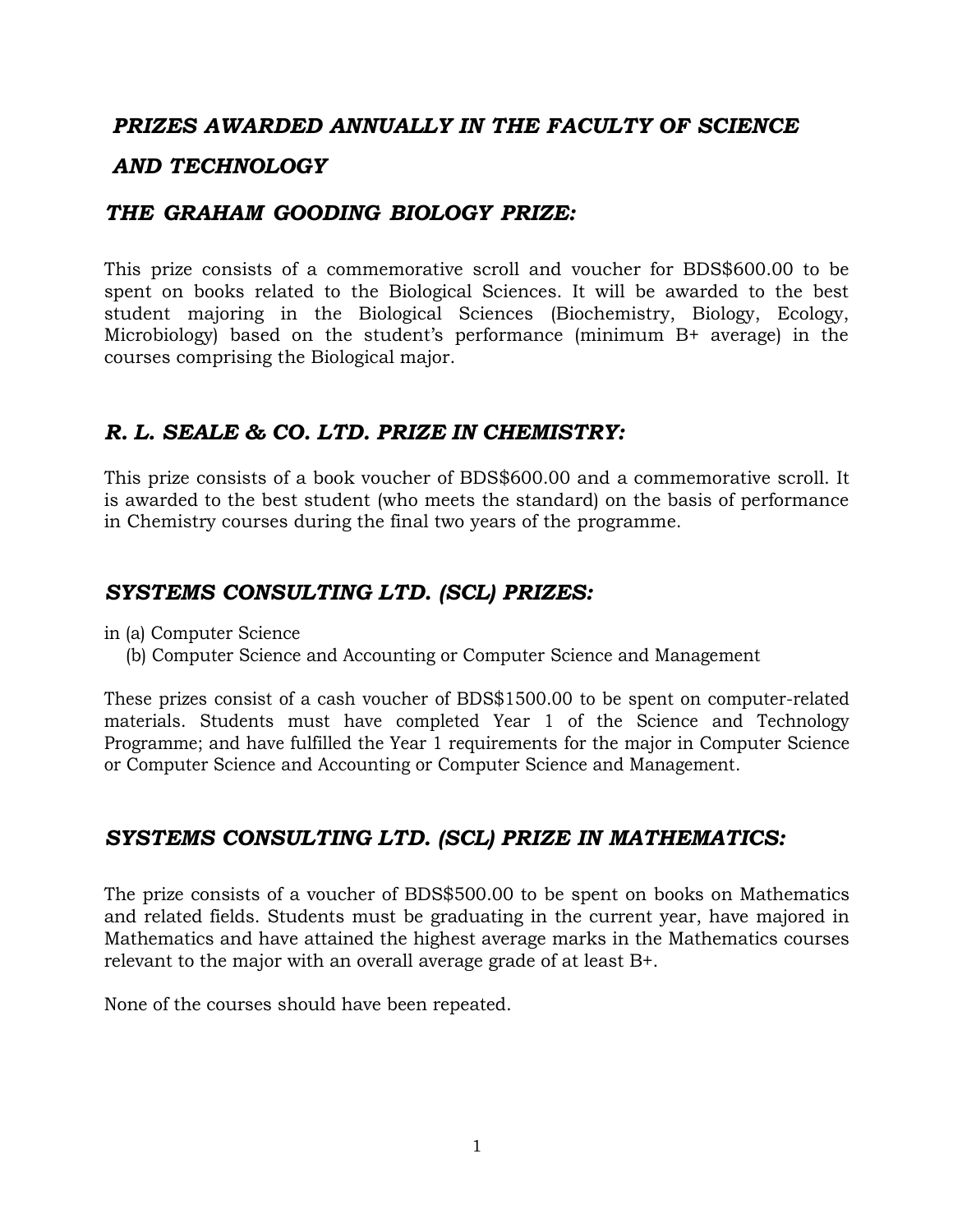# *FACULTY PRIZE:*

This prize consists of a voucher of BDS\$500.00 to be spent on books. It is awarded to the Part I/Level I student with the best academic performance.

### *DEAN'S PRIZES - FACULTY OF SCIENCE AND TECHNOLOGY:*

There shall be two (2) Prizes awarded annually, called the Dean's Prizes, Faculty of Science and Technology. The Prizes shall be awarded to two (2) students registered in the Faculty of Science and Technology who:

• have obtained at least an A average grade over 64 credits in the Faculty of Science and Technology courses at Levels II/III.

• should be nominated by their Department and interviewed by an Interdisciplinary panel. The names shall be inscribed on an appropriate plaque to be displayed in the Faculty Office.

The value of the Prizes shall be: **FIRST PRIZE:** BDS\$900.00 **SECOND PRIZE:** BDS\$500.00

# *FACULTY OF SCIENCE AND TECHNOLOGY INNOVATION (FINO) AWARD*

The Faculty of Science and Technology (FST) Innovation Award (FINO Award) recognizes an innovative, out-of-the-box action, project or initiative performed by a student or students of the Faculty of Science and Technology.

The objectives of the award are to:

- Support the Faculty's "Science for ALL" philosophy.
- Promote the applied sciences.
- Encourage the development of leadership skills.
- Encourage connected thinking, creativity and out-of-the-box thinking.
- To remove the fear and stigma surrounding different ways of thinking and approaches when resolving problems. In other words, "Dare to be Different".
- Encourage students to use science and technology to resolve local, community problems.
- To encourage the use of the varying skills and abilities of all persons across society (diversity).
- To serve as a platform to promote cross-faculty/cross-department collaboration.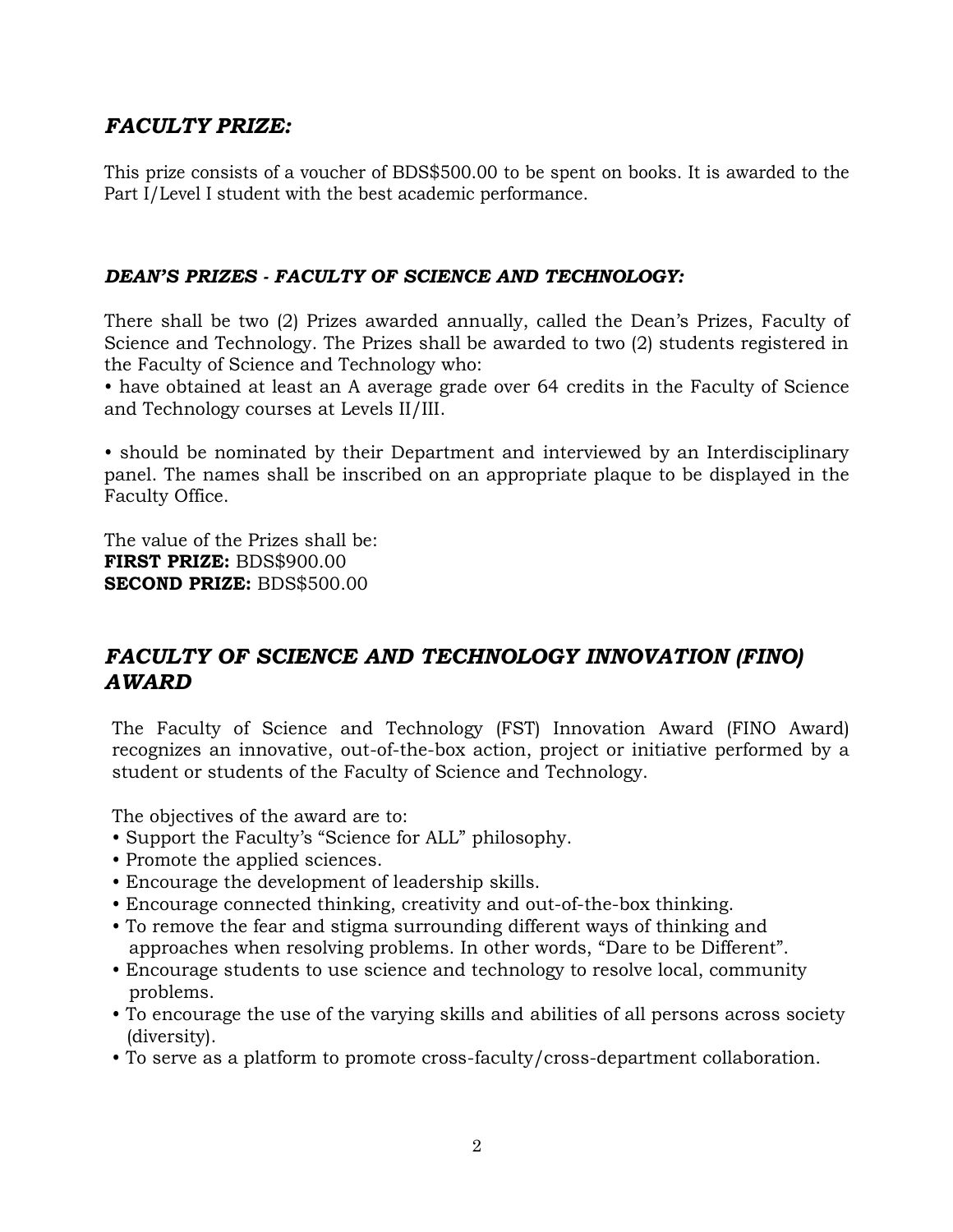#### **Examples of Innovation:**

- Unique solution to a problem encountered in the lab (course or research)
- Unique solution to a problem in a class or tutorial.
- Unique solution at an external location such as field trip, home, charity, community etc.

All solutions must be STEM (Science, Technology, Engineering, Mathematics) based and verifiable (can be proven that the student implemented the solution).

Uniqueness can be an entirely new approach or the use of a known solution in an unexpected scenario.

The award will consist of BDS\$500.00 in either cash or vouchers. This will depend on whether the student is enrolled or just graduated. The name of the student will be added to a plaque in the Faculty Office and highlighted in the Faculty's social and regular forms of media.

#### **RULES**

- **1.** One award will be given each academic year.
- **2.** An individual student or a group of students can participate.
- **3.** There is no maximum group size.
- **4.** A group submission must include a group name.
- **5.** In the case of a group, each student must be enrolled in a programme in a recognized tertiary institution.
- **6.** In the case of a group submission, at least one student must be enrolled in a FST programme and must be the primary contributor and leader.
- **7.** The lead student or individual student must be enrolled in the Faculty of Science and Technology.
- **8.** The lead student or individual student must be an undergraduate or postgraduate student.
- **9.** The lead student or individual student must be enrolled in a full degree, diploma or certificate program. Enrollment in short courses is not included.
- **10.** Students who have completed their programme of study must have graduated during the academic year under consideration.
- **11.** Submissions from the private sector can only be used if the lead student or individual student is enrolled in one of the Faculty's internship/professional courses.
- **12.** Submissions can be text, audio and/or video. However, visual evidence in the form of text, pictures or video must be submitted for verification purposes.
- **13.** Submissions must be sent to [fst@cavehill.uwi.edu.](mailto:fst@cavehill.uwi.edu)
- **14.** Submissions must be made from a valid mycavehill.uwi.edu email address. All other submissions will be rejected.